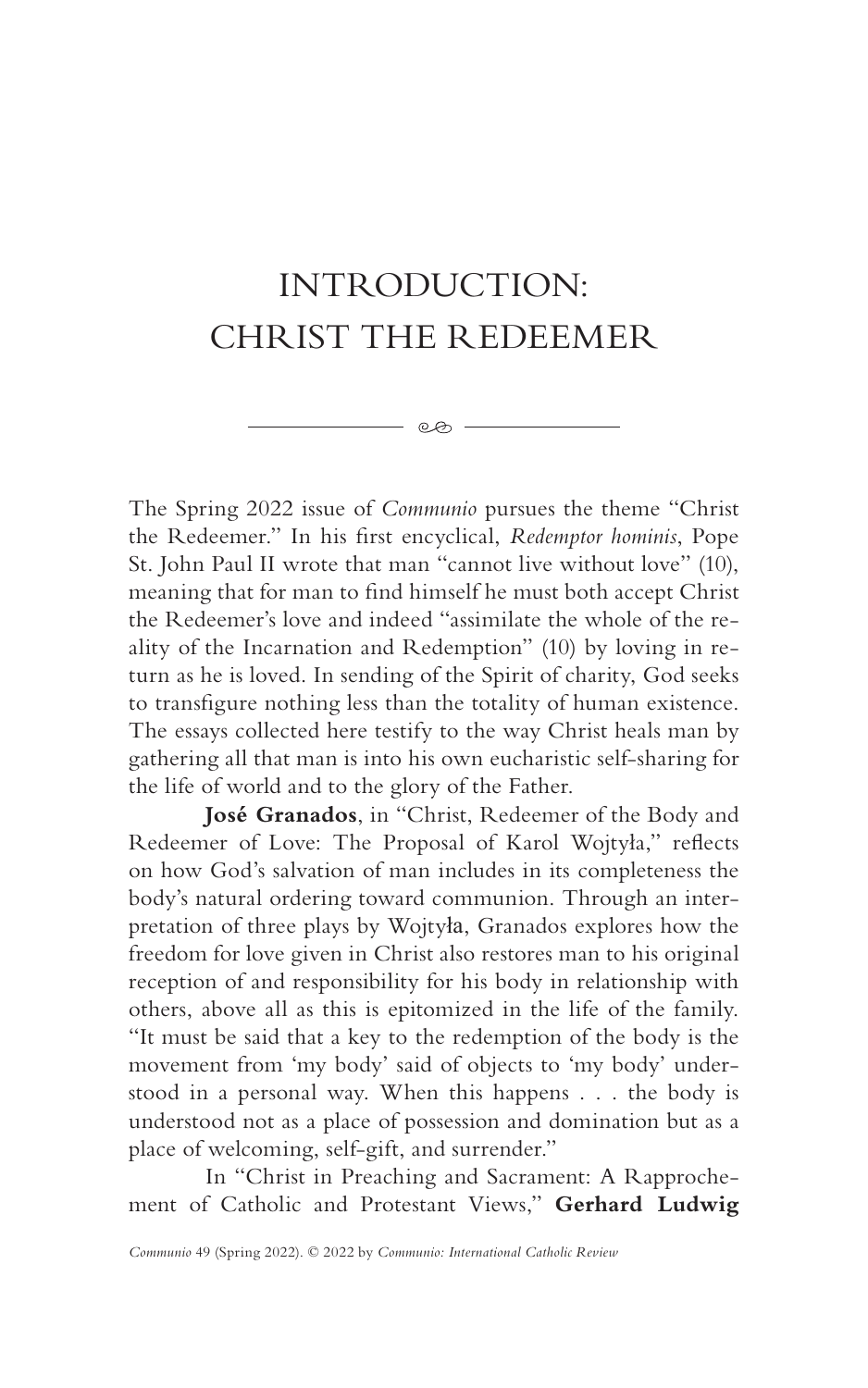**Müller** engages with the view, starkly expressed by Adolf von Harnack, that sets Protestant preaching in opposition to Catholic sacramentality. As Müller argues, the Incarnate Word's teaching was oriented to and prepared the way for his saving works, and these works are themselves God's most eloquent utterance of his own goodness. The necessary unity of these two dimensions of Christ's earthly mission, furthermore, reflects our own constitution as inseparably spiritual and bodily, and this same unity is expressed accordingly in the Church's own task of mediating Christ's self-offering. "Through the Church, Christ preaches himself, doing so equally by the proclamation of the Gospel as his *words* and by the sacraments as his *deeds*."

**Brant Pitre** sets out to address a consequential problem in the modern reception of John's gospel in "Jesus, the Last Supper, and the Paschal Mystery: Rethinking the Date of the Last Supper in John." Many prominent exegetes have insisted that, on John's account, the Last Supper should not be understood as a celebration of the Jewish Passover, but rather as a farewell meal before Jesus enters into his Passion. Pitre disputes this interpretation by attending to the various stages of the Passover in firstcentury Judaism. Instead, he holds that John reaffirms the synoptic chronology of the Passion, thus preserving the theological truth that Jesus in the Last Supper is "revealing himself to be *the eschatological Passover lamb* whose sacrificial death will inaugurate the long-awaited new exodus."

**John Nepil** examines the relationship between the priest's office and his person in "A Miracle of Grace: Hans Urs von Balthasar's Vision of Priestly Spirituality." If the whole of the priest's vocation consists in adhering to the office he has sacramentally received, this office itself flows from and represents Christ's life-form, within which Christ humanly enacts his divine self-gift to the Father. "The priest Christ seeks is a living holocaust, one who has conformed himself subjectively to his kenotic Lord." The insuperable difference between the received office and the man who receives it, Nepil argues, comes upon the priest as a call to the humility through which alone God can draw him into Christ's own fruitful sacrifice.

In "A Catholic Spirituality of Nonaction: Rereading Hans Urs Von Balthasar with the *Daodejing*," **Joshua R. Brown** turns to the classic text of Daoism to offer a critique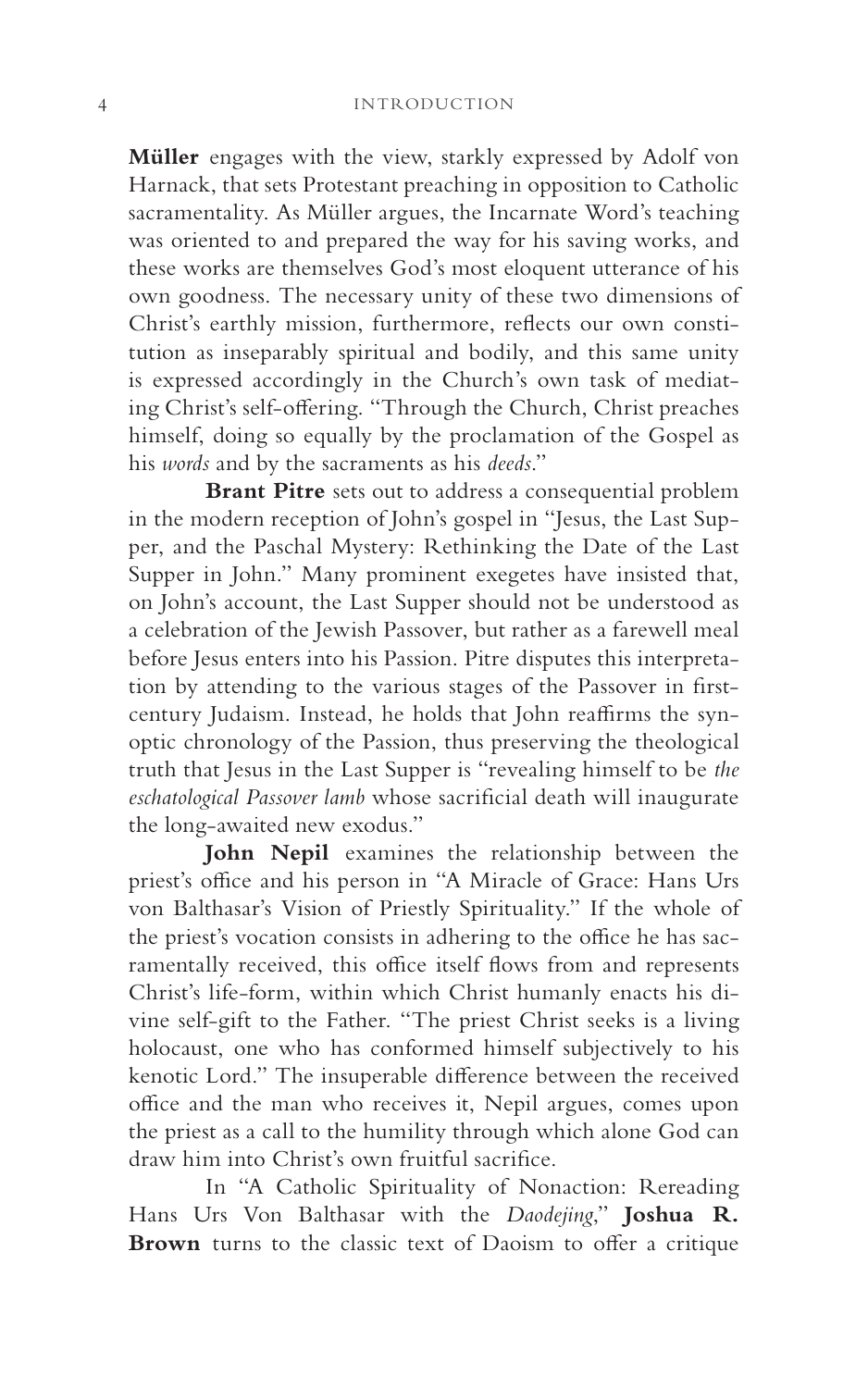of modernity's titanic activism, which, he suggests, has affinities with Balthasar's own theology of Christian discipleship. The *Daodejing* "encourages us to think of ourselves within the world of the gift, to recognize and realize our own naturalness, and thus to adopt a form of life whereby we can become friends with the world and the *dao* rather than terraform it as we envision." Brown maintains that we can glimpse the Catholic redemption and fulfillment of Daoism's "nonaction" (or superaction) through Balthasar's reflections on the totality and gratuity of loving obedience to God in Christ that is exhibited by John, Mary, and Ignatius of Loyola.

In "Henri de Lubac and the Christian Mystery of Nature and Grace," **Nicholas J. Healy Jr.** clarifies how de Lubac's understanding of man's original desire to see God upholds the integrity of human nature in its positive openness to the surpassing gift by which man is deified. Ultimately, Healy shows, this anthropological claim is rooted in fidelity to the very form of Christ's saving revelation of the Father, in which Christ at once reveals man to himself. "The ground and pattern for the original integrity and ultimate destiny of human nature is the hypostatic union of God and man in Christ."

**Aaron Riches**, in "*Qualcosa di Dio*: The Metaphysics of Desire and Paradox of the Real," defends de Lubac as a model of a theological approach that rightly seeks to conform itself to the reality of the mystery it contemplates. Riches presents how the weakening of Thomistic participatory metaphysics in the tradition of commentary on Aquinas gave rise to the understanding of pure nature that de Lubac opposes. In the wake of that decline, the paradoxical structure of being can be rediscovered by turning, as de Lubac does, to God revealed in flesh and blood. "The crucifixion is the sign of salvation precisely because it is the concrete sign of paradox (*signum contradicetur*) where the unity of the God-man is brought to the breaking point—but does not break."

**Jacques Servais**, in "Balthasar: Proponent and Beneficiary of the Thought of Ferdinand Ulrich," depicts the fructifying influence that Ulrich's philosophy had on Hans Urs von Balthasar. Offering an account of the personal and intellectual friendship between the two thinkers, Servais discusses how Balthasar found in Ulrich a Christian metaphysics